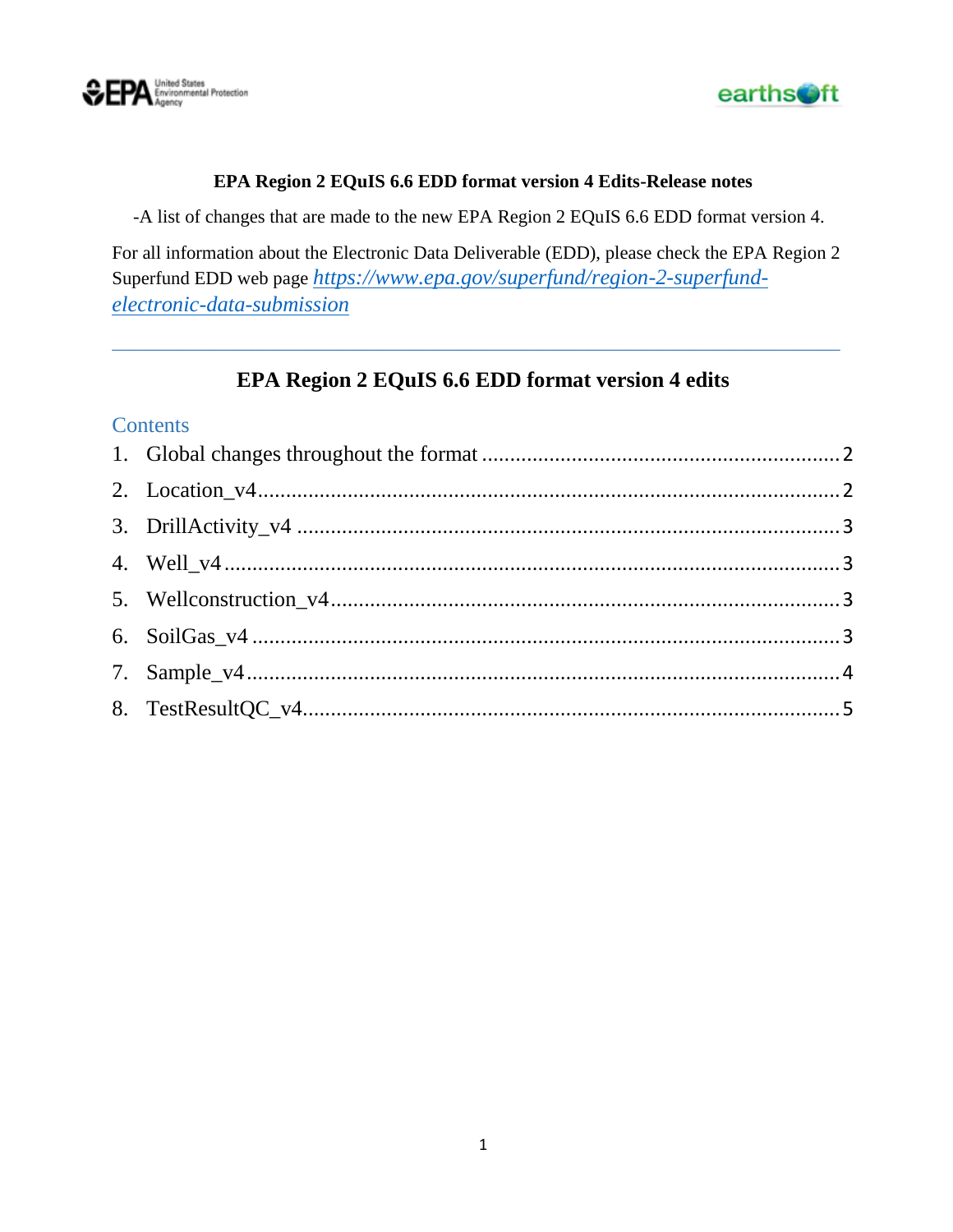



# <span id="page-1-0"></span>1. Global changes throughout the format

| Section                  | Changes                                        | Benefit/Reason to change      |
|--------------------------|------------------------------------------------|-------------------------------|
| All section names        | Changed all format section names from "v3"     | New version name              |
|                          | to "v4". For example, the section              |                               |
|                          | "Location_v3" is now changed to                |                               |
|                          | "Location_v4".                                 |                               |
|                          |                                                |                               |
| All fields that have the | All the fields in the format that have the     | SQL system checks for         |
| DATETIME datatype        | DATETIME datatype are changed to               | "Smalldatetime" for the       |
|                          | SMALLDATETIME datatype, so the seconds         | fields that have the          |
|                          | (-SS) is removed.                              | date/time datatype.           |
|                          |                                                |                               |
| Sign and Submit Tool     | In the Sign & Submit Tool, 'Program code'      | Easy to be used by data       |
|                          | is changed to "EPA ID".                        | providers.                    |
|                          |                                                |                               |
| Any section that has the | All the sys_loc_code in the format will throw  | The "\$" is added to the list |
| "sys loc code" field     | an error when special characters are used,     | to prevent users to put "\$"  |
|                          | such as: & # % ! = + * < > "' / \ ? [ ]\$.     | as the sys_loc_code.          |
|                          |                                                |                               |
| Any section that has the | All the data_provider in the format will throw | A data provider should not    |
| "data provider" field    | an error "A valid Data Provider must be        | be unknown.                   |
|                          | entered" when data provider $=$ 'UNK',         |                               |
|                          | 'UNKNOWN', 'UNKNOWNX', '12543',                |                               |
|                          | '12013'.                                       |                               |
|                          |                                                |                               |

## <span id="page-1-1"></span>2. Location\_v4

| Field       | New Change                                   | Benefit/Reason to change         |
|-------------|----------------------------------------------|----------------------------------|
| Total_depth | This field is required when loc type = 'MW', | Make sure the total depth is     |
|             | "EXWELL', 'RW', 'SVE', 'BORING/WELL',        | reported when the location       |
|             | 'IW', 'OB', 'SVM', 'DIRPUSH', 'PZ'           | type of the location is one of   |
|             |                                              | the following: $MW=$             |
|             |                                              | Monitoring Well, $EXWELL =$      |
|             |                                              | Extraction Well, " $SVE" = Soil$ |
|             |                                              | Vapor Extraction Well,           |
|             |                                              | "BORING/WELL" = Soil             |
|             |                                              | Boring/Monitoring Well, "IW"     |
|             |                                              | $=$ Injection Well, "OB" $=$     |
|             |                                              | Observation Well, $RW =$         |
|             |                                              | Recovery Well., " $SVM$ " = Soil |
|             |                                              | Vapor Monitoring Well,           |
|             |                                              | "DIRPUSH" = Direct Push",        |
|             |                                              | and " $PZ$ " = Piezometer.       |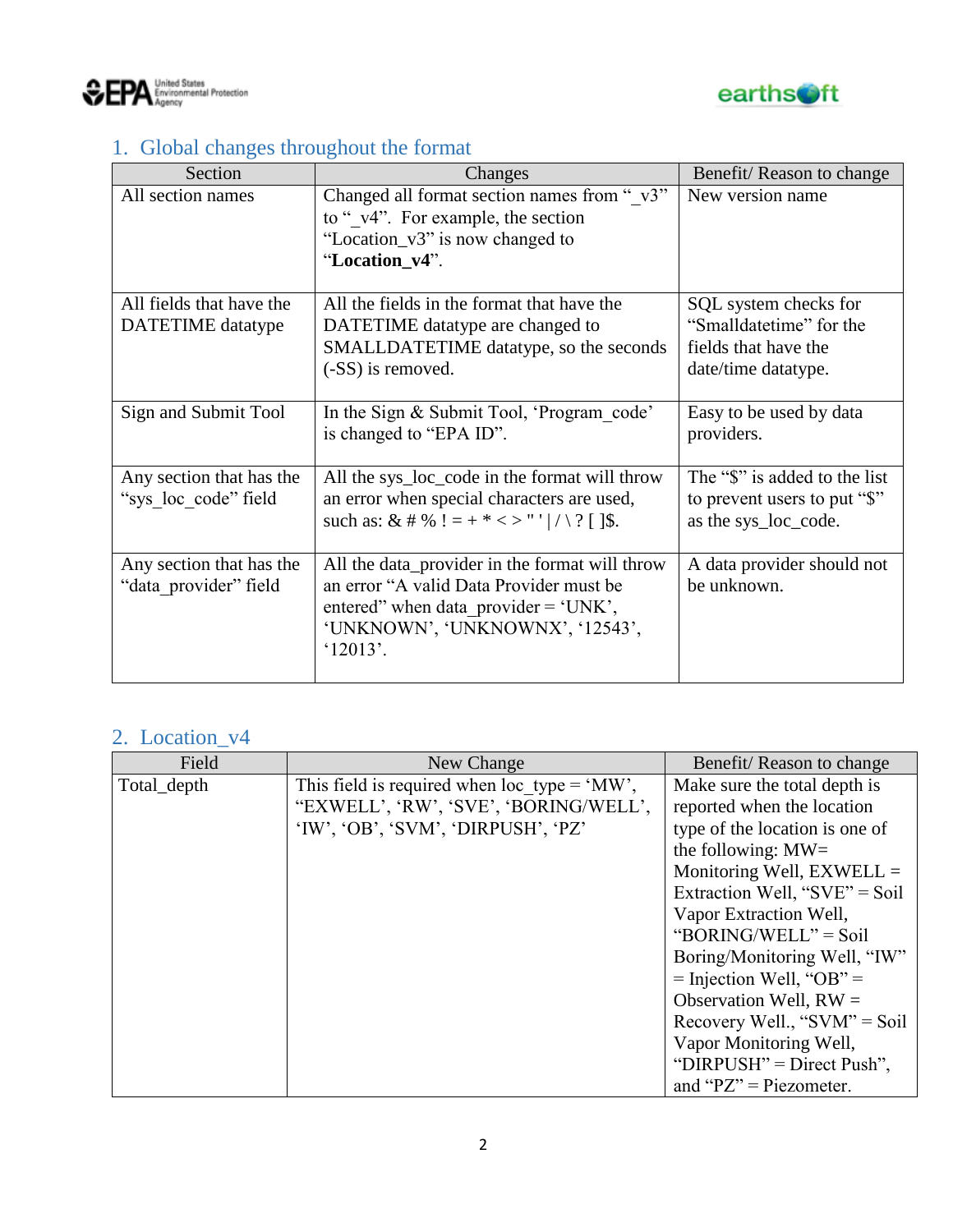



### <span id="page-2-0"></span>3. DrillActivity\_v4

| Field         | New Change                               | Benefit/Reason to change        |
|---------------|------------------------------------------|---------------------------------|
| Diameter unit | The unit 'm' is removed from the         | Unit is necessary if a value is |
|               | Diameter_unit field, leaving 'in', 'ft', | provided. It also reduces       |
|               | 'cm', 'mm' in the enumeration list.      | errors and makes it easier for  |
|               |                                          | data providers.                 |

### <span id="page-2-1"></span>4. Well\_v4

| Field       | New Change                           | Benefit/Reason to change     |
|-------------|--------------------------------------|------------------------------|
| Well status | We added the value "INACTIVE" to the | Make field required and      |
|             | enumeration list                     | modify to an enumerated      |
|             |                                      | list for well_status         |
|             |                                      | consisting of                |
|             |                                      | "DECOMMISSIONED",            |
|             |                                      | "DESTROYED", and             |
|             |                                      | "ACTIVE". Definitions for    |
|             |                                      | each "status" to be added to |
|             |                                      | the EDD Manual with          |
|             |                                      | instructions on how to       |
|             |                                      | address wells which have     |
|             |                                      | been damaged and are         |
|             |                                      | planned for repair. Provides |
|             |                                      | data providers standard      |
|             |                                      | values and terms to use in   |
|             |                                      | this field.                  |

### <span id="page-2-2"></span>5. Wellconstruction\_v4

| Field                                               | New Change                                                                                                         | Benefit/Reason to change                                                           |
|-----------------------------------------------------|--------------------------------------------------------------------------------------------------------------------|------------------------------------------------------------------------------------|
| Depth_unit                                          | The description of depth_unit removed<br>"unit must be in feet" and change the<br>enumeration list to "ft" and "m" | Not restrict the unit must be<br>in feet since we allow to<br>select "ft" and "m". |
| Diameter_unit,<br>Thickness_unit,<br>Slot size unit | Removed the unit 'm' from the<br>enumeration list.                                                                 | Reduces errors and make it<br>easier for the data providers.                       |

### <span id="page-2-3"></span>6. SoilGas\_v4

| Field      | New Change                              | Benefit/Reason to change       |
|------------|-----------------------------------------|--------------------------------|
| Depth_unit | Changed from enumeration list to a list | Reduces errors and make it     |
|            | consists of "in", "ft", "cm", "m".      | easier for the data providers. |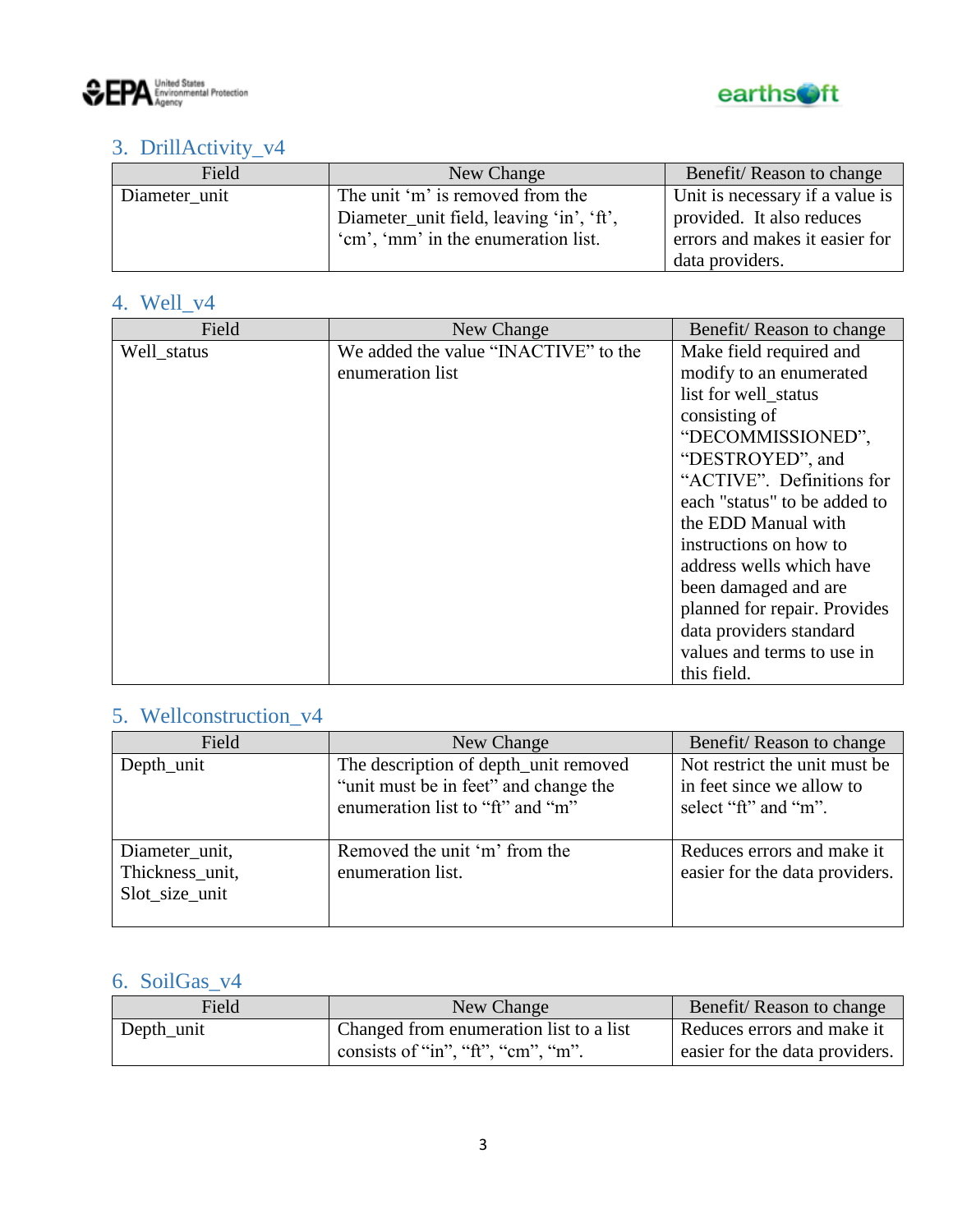



### <span id="page-3-0"></span>7. Sample\_v4

# (Some changes are applied to **VI\_Samples\_v4** section as well)

| Field              | New Change                                                                                                                                                           | Benefit/Reason to change                                                                                      |
|--------------------|----------------------------------------------------------------------------------------------------------------------------------------------------------------------|---------------------------------------------------------------------------------------------------------------|
| Sampling_technique | This field is required if $Sample\_source = Field$<br>(Not used in the VI_Samples_v4 section)                                                                        | Add the sampling<br>technique to the sample<br>method as sample method<br>codes.                              |
| Sample_matrix_code | If Sample_matrix_code = $AO$ or $AI$ , then<br>throw an error "SVI data should be entered in<br>the VI_Sample_v4 section"<br>(Not used in the VI_Samples_v4 section) | Restrict the AO or AI to<br>be entered in the VI<br>section.                                                  |
| Sample_type_code   | If Sample_type_code = $N$ , then<br>sample_matrix_code cannot have the<br>rt_matrix.matrix_class equal to NULL or LAB                                                | Normal sample should not<br>have the matrix class of<br>Null or lab                                           |
| Sample_source      | If sample_source $=$ FIELD, then<br>sample_type_code should have the<br>rt_sample_type.type_class should equal FQ or<br>NF).                                         | Prevents sample source<br>form improperly assigning<br>FIELD to a lab sample<br>and LAB to a field<br>sample. |
| Sample_source      | If sample_source $=$ LAB, then the<br>Sample_type code should have the<br>rt_sample_type.type_class should equal LQ.                                                 | Prevents sample source<br>form improperly assigning<br>FIELD to a lab sample<br>and LAB to a field<br>sample. |
| sample_date        | sample_date field changed from DATETIME<br>to SMALLDATETIME in format and field<br>description.<br>(Not used in the VI_Samples_v4 section)                           | SQL system checks for<br>"Smalldatetime" for the<br>fields that have the<br>date/time datatype.               |
| SAMPLE_TYPE_CODE   | If SAMPLE_TYPE_CODE = TB, EB, RB<br>then sys_loc_code cannot be populated.                                                                                           | Field blanks, trip blanks,<br>Rinse Blanks do not<br>require location codes.                                  |
| Sent_to_lab_date   | The field Sent_to_lab_date changed from<br>DATETIME to SMALLDATETIME in<br>format and field description.                                                             | SQL system checks for<br>"Smalldatetime" for the<br>fields that have the<br>date/time datatype.               |